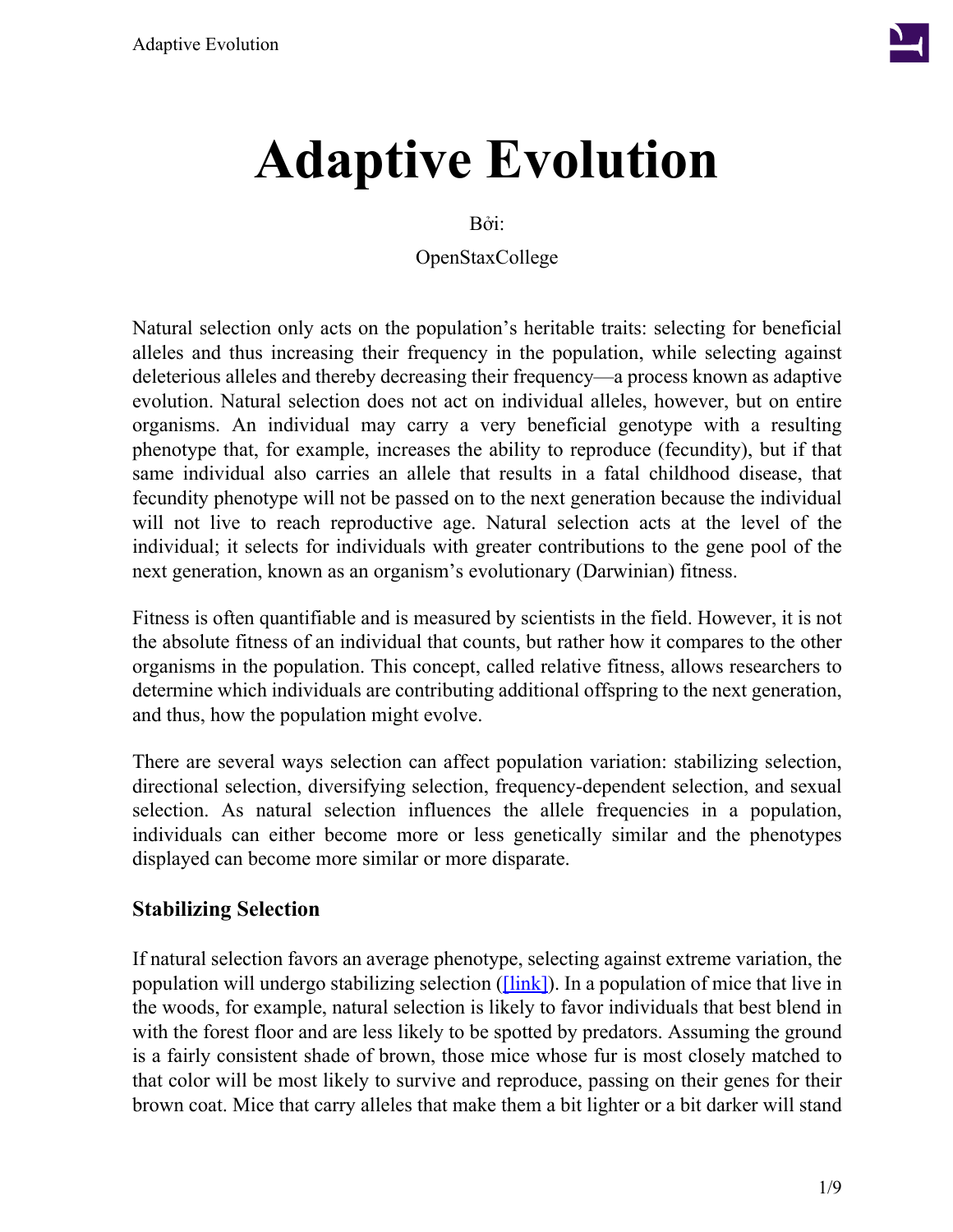Adaptive Evolution

out against the ground and be more likely to fall victim to predation. As a result of this selection, the population's genetic variance will decrease.

# **Directional Selection**

When the environment changes, populations will often undergo directional selection [\(\[link\]](/#fig-ch19_03_01)), which selects for phenotypes at one end of the spectrum of existing variation. A classic example of this type of selection is the evolution of the peppered moth in eighteenth- and nineteenth-century England. Prior to the Industrial Revolution, the moths were predominately light in color, which allowed them to blend in with the light-colored trees and lichens in their environment. But as soot began spewing from factories, the trees became darkened, and the light-colored moths became easier for predatory birds to spot. Over time, the frequency of the melanic form of the moth increased because they had a higher survival rate in habitats affected by air pollution because their darker coloration blended with the sooty trees. Similarly, the hypothetical mouse population may evolve to take on a different coloration if something were to cause the forest floor where they live to change color. The result of this type of selection is a shift in the population's genetic variance toward the new, fit phenotype.

Link to Learning



In science, sometimes things are believed to be true, and then new information comes to light that changes our understanding. The story of the peppered moth is an example: the facts behind the selection toward darker moths have recently been called into question. Read this [article](http://openstaxcollege.org/l/peppered_moths) to learn more.

# **Diversifying Selection**

Sometimes two or more distinct phenotypes can each have their advantages and be selected for by natural selection, while the intermediate phenotypes are, on average, less fit. Known as diversifying selection [\(\[link\]](/#fig-ch19_03_01)), this is seen in many populations of animals that have multiple male forms. Large, dominant alpha males obtain mates by brute force, while small males can sneak in for furtive copulations with the females in an alpha male's territory. In this case, both the alpha males and the "sneaking" males will be selected for, but medium-sized males, which can't overtake the alpha males and are too big to sneak copulations, are selected against. Diversifying selection can also occur when environmental changes favor individuals on either end of the phenotypic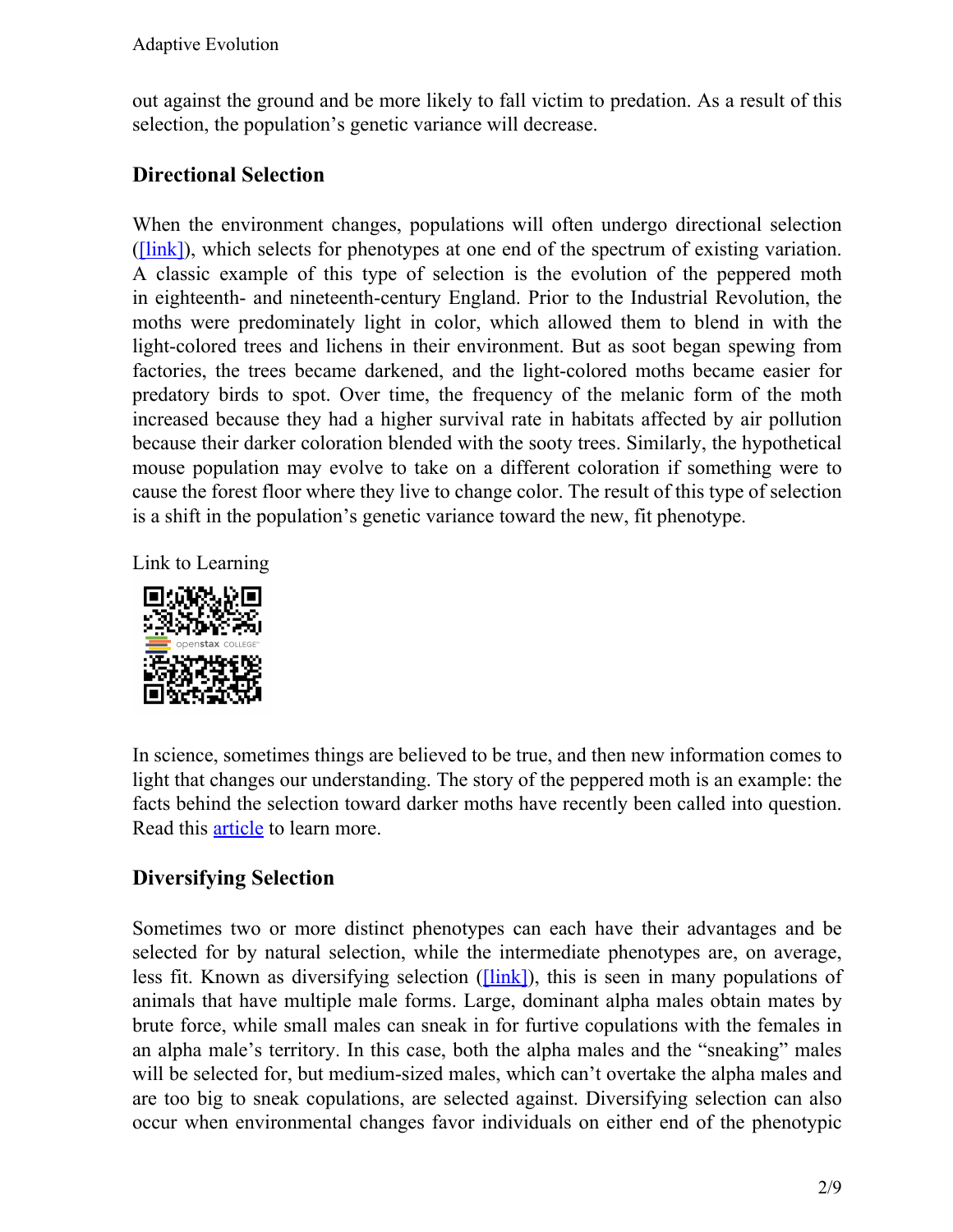spectrum. Imagine a population of mice living at the beach where there is light-colored sand interspersed with patches of tall grass. In this scenario, light-colored mice that blend in with the sand would be favored, as well as dark-colored mice that can hide in the grass. Medium-colored mice, on the other hand, would not blend in with either the grass or the sand, and would thus be more likely to be eaten by predators. The result of this type of selection is increased genetic variance as the population becomes more diverse.

Art Connection



*Different types of natural selection can impact the distribution of phenotypes within a population. In (a) stabilizing selection, an average phenotype is favored. In (b) directional selection, a change in the environment shifts the spectrum of phenotypes observed. In (c) diversifying selection, two or more extreme phenotypes are selected for, while the average phenotype is selected against.*

In recent years, factories have become cleaner, and less soot is released into the environment. What impact do you think this has had on the distribution of moth color in the population?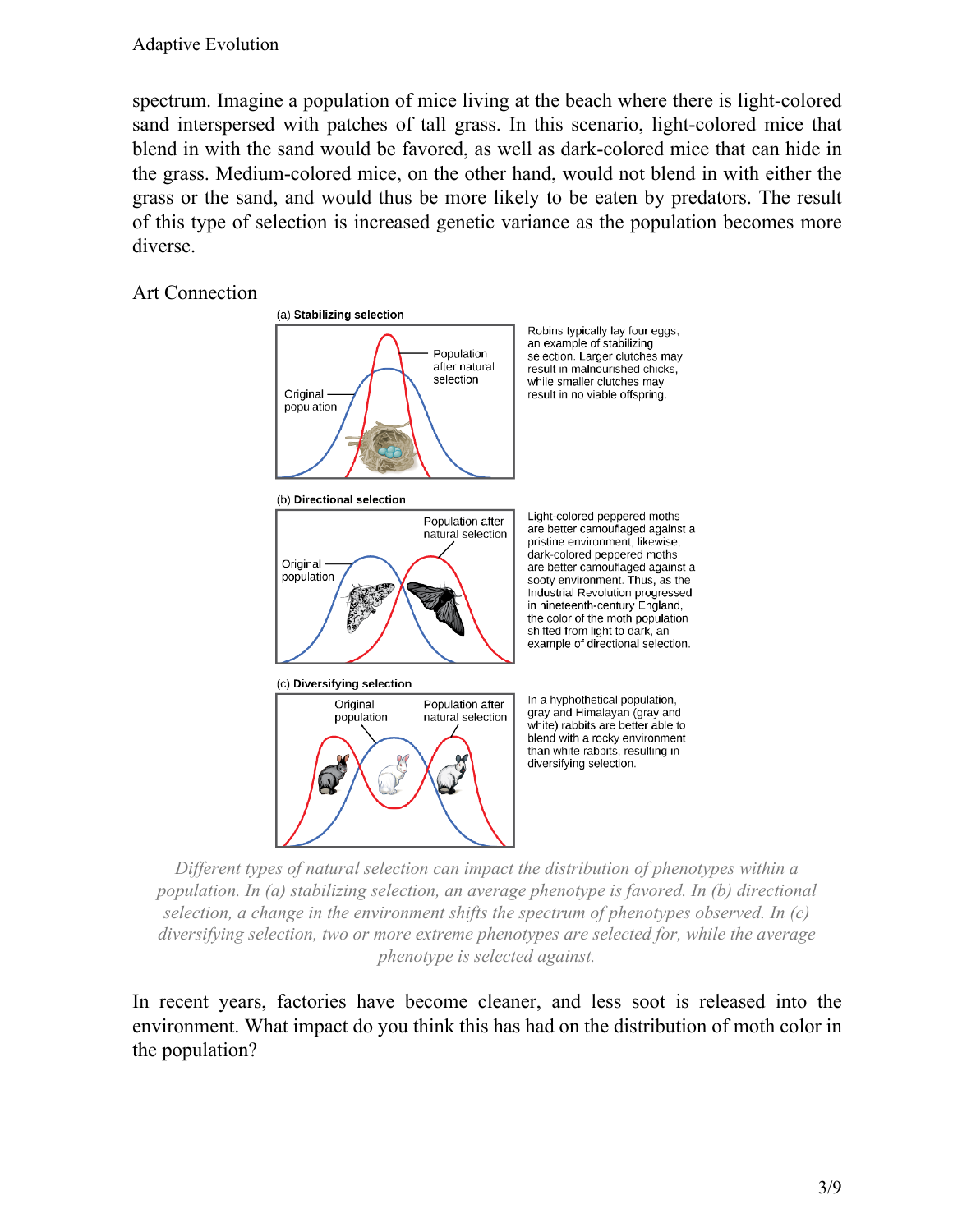## **Frequency-dependent Selection**

Another type of selection, called frequency-dependent selection, favors phenotypes that are either common (positive frequency-dependent selection) or rare (negative frequency-dependent selection). An interesting example of this type of selection is seen in a unique group of lizards of the Pacific Northwest. Male common side-blotched lizards come in three throat-color patterns: orange, blue, and yellow. Each of these forms has a different reproductive strategy: orange males are the strongest and can fight other males for access to their females; blue males are medium-sized and form strong pair bonds with their mates; and yellow males  $($ <u>[link]</u>) are the smallest, and look a bit like females, which allows them to sneak copulations. Like a game of rock-paper-scissors, orange beats blue, blue beats yellow, and yellow beats orange in the competition for females. That is, the big, strong orange males can fight off the blue males to mate with the blue's pair-bonded females, the blue males are successful at guarding their mates against yellow sneaker males, and the yellow males can sneak copulations from the potential mates of the large, polygynous orange males.



*A yellow-throated side-blotched lizard is smaller than either the blue-throated or orangethroated males and appears a bit like the females of the species, allowing it to sneak copulations. (credit: "tinyfroglet"/Flickr)*

In this scenario, orange males will be favored by natural selection when the population is dominated by blue males, blue males will thrive when the population is mostly yellow males, and yellow males will be selected for when orange males are the most populous. As a result, populations of side-blotched lizards cycle in the distribution of these phenotypes—in one generation, orange might be predominant, and then yellow males will begin to rise in frequency. Once yellow males make up a majority of the population, blue males will be selected for. Finally, when blue males become common, orange males will once again be favored.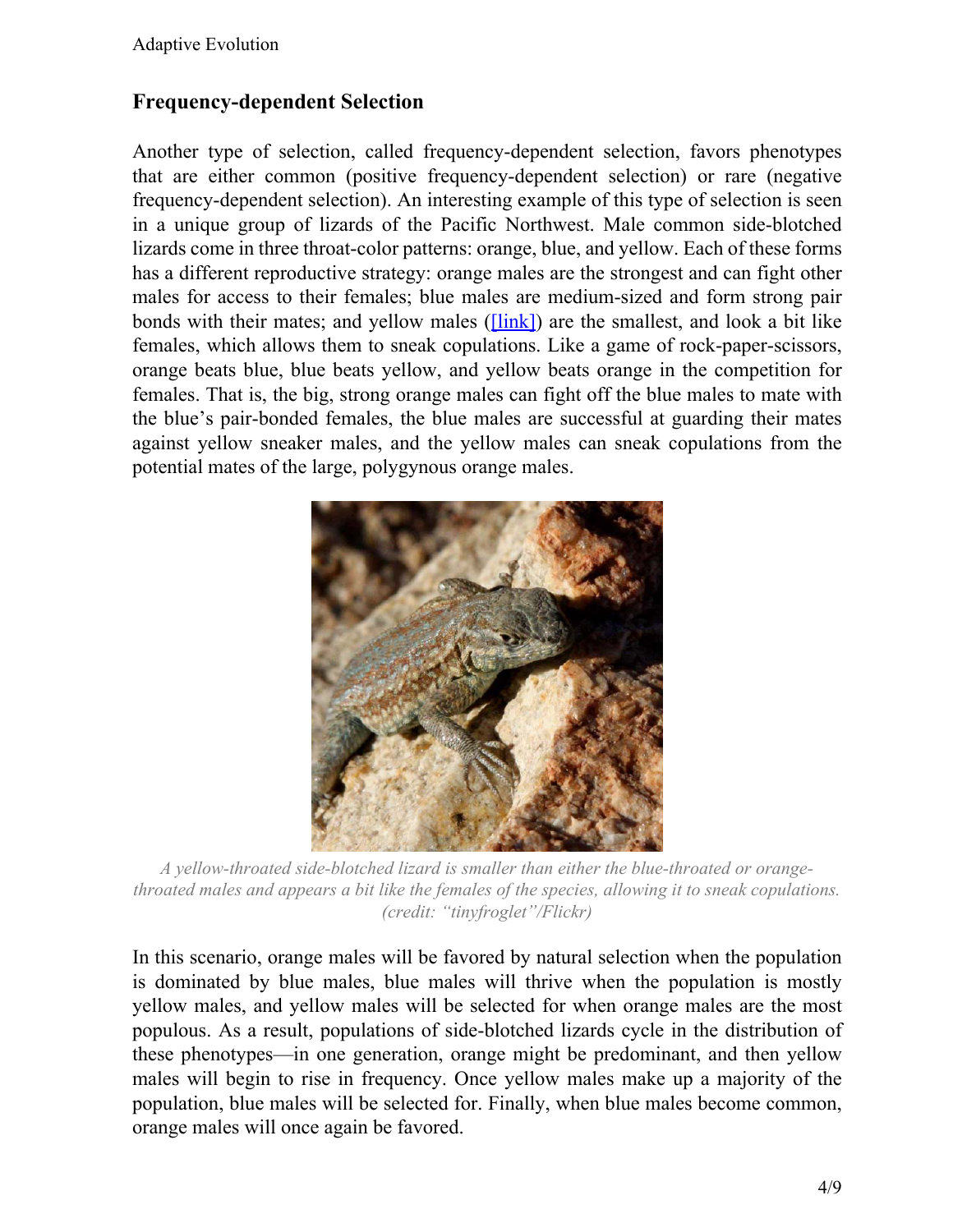Negative frequency-dependent selection serves to increase the population's genetic variance by selecting for rare phenotypes, whereas positive frequency-dependent selection usually decreases genetic variance by selecting for common phenotypes.

## **Sexual Selection**

Males and females of certain species are often quite different from one another in ways beyond the reproductive organs. Males are often larger, for example, and display many elaborate colors and adornments, like the peacock's tail, while females tend to be smaller and duller in decoration. Such differences are known as sexual dimorphisms [\(\[link\]](/#fig-ch19_03_03)), which arise from the fact that in many populations, particularly animal populations, there is more variance in the reproductive success of the males than there is of the females. That is, some males—often the bigger, stronger, or more decorated males—get the vast majority of the total matings, while others receive none. This can occur because the males are better at fighting off other males, or because females will choose to mate with the bigger or more decorated males. In either case, this variation in reproductive success generates a strong selection pressure among males to get those matings, resulting in the evolution of bigger body size and elaborate ornaments to get the females' attention. Females, on the other hand, tend to get a handful of selected matings; therefore, they are more likely to select more desirable males.

Sexual dimorphism varies widely among species, of course, and some species are even sex-role reversed. In such cases, females tend to have a greater variance in their reproductive success than males and are correspondingly selected for the bigger body size and elaborate traits usually characteristic of males.



*Sexual dimorphism is observed in (a) peacocks and peahens, (b) Argiope appensa spiders (the female spider is the large one), and in (c) wood ducks. (credit "spiders": modification of work by "Sanba38"/Wikimedia Commons; credit "duck": modification of work by Kevin Cole)*

The selection pressures on males and females to obtain matings is known as sexual selection; it can result in the development of secondary sexual characteristics that do not benefit the individual's likelihood of survival but help to maximize its reproductive success. Sexual selection can be so strong that it selects for traits that are actually detrimental to the individual's survival. Think, once again, about the peacock's tail.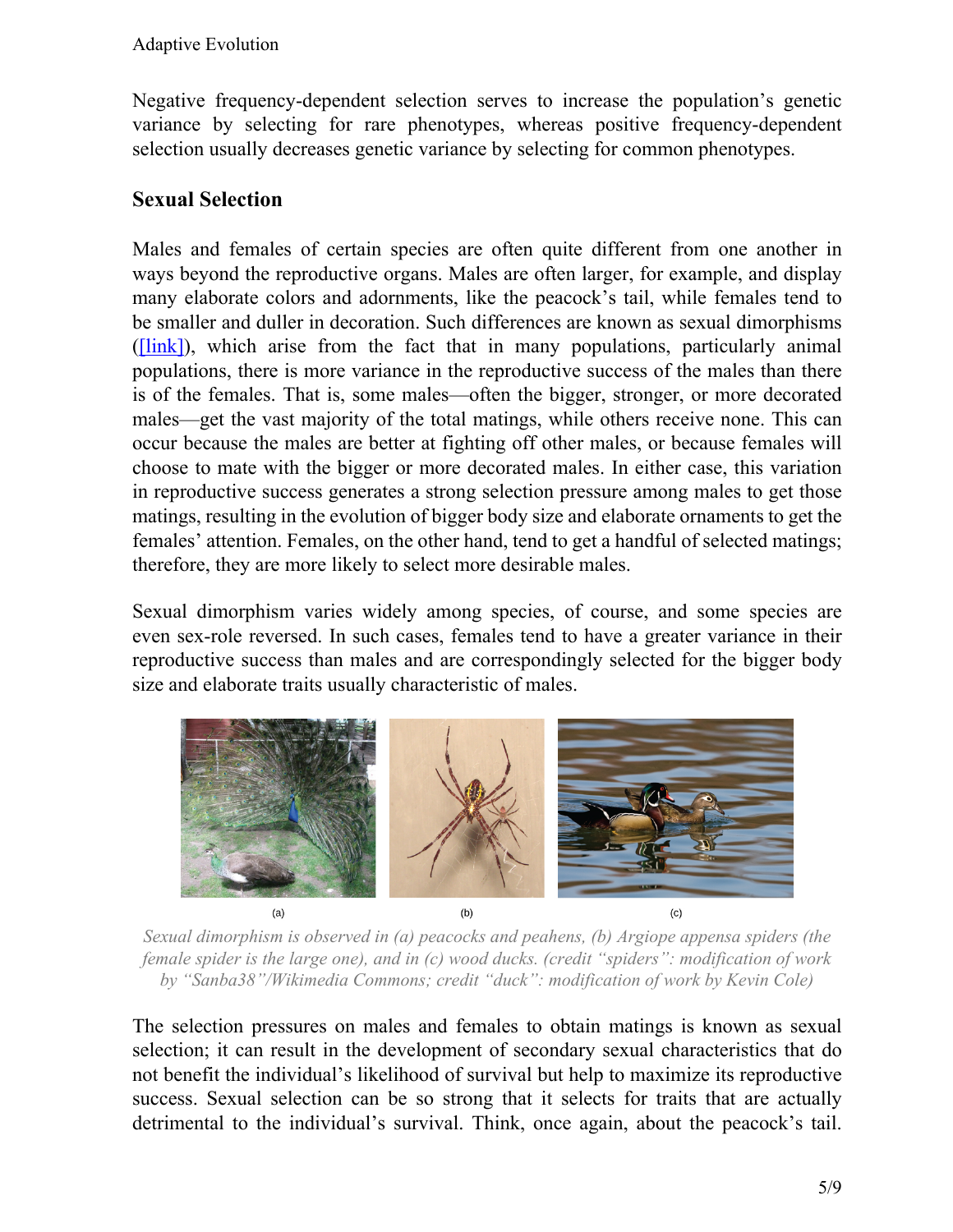While it is beautiful and the male with the largest, most colorful tail is more likely to win the female, it is not the most practical appendage. In addition to being more visible to predators, it makes the males slower in their attempted escapes. There is some evidence that this risk, in fact, is why females like the big tails in the first place. The speculation is that large tails carry risk, and only the best males survive that risk: the bigger the tail, the more fit the male. This idea is known as the handicap principle.

The good genes hypothesis states that males develop these impressive ornaments to show off their efficient metabolism or their ability to fight disease. Females then choose males with the most impressive traits because it signals their genetic superiority, which they will then pass on to their offspring. Though it might be argued that females should not be picky because it will likely reduce their number of offspring, if better males father more fit offspring, it may be beneficial. Fewer, healthier offspring may increase the chances of survival more than many, weaker offspring.

Link to Learning



In 1915, biologist Ronald Fisher proposed another model of sexual selection: the [Fisherian](http://openstaxcollege.org/l/sexual_select) runaway model, which suggests that selection of certain traits is a result of sexual preference.

In both the handicap principle and the good genes hypothesis, the trait is said to be an honest signal of the males' quality, thus giving females a way to find the fittest mates males that will pass the best genes to their offspring.

### **No Perfect Organism**

Natural selection is a driving force in evolution and can generate populations that are better adapted to survive and successfully reproduce in their environments. But natural selection cannot produce the perfect organism. Natural selection can only select on existing variation in the population; it does not create anything from scratch. Thus, it is limited by a population's existing genetic variance and whatever new alleles arise through mutation and gene flow.

Natural selection is also limited because it works at the level of individuals, not alleles, and some alleles are linked due to their physical proximity in the genome, making them more likely to be passed on together (linkage disequilibrium). Any given individual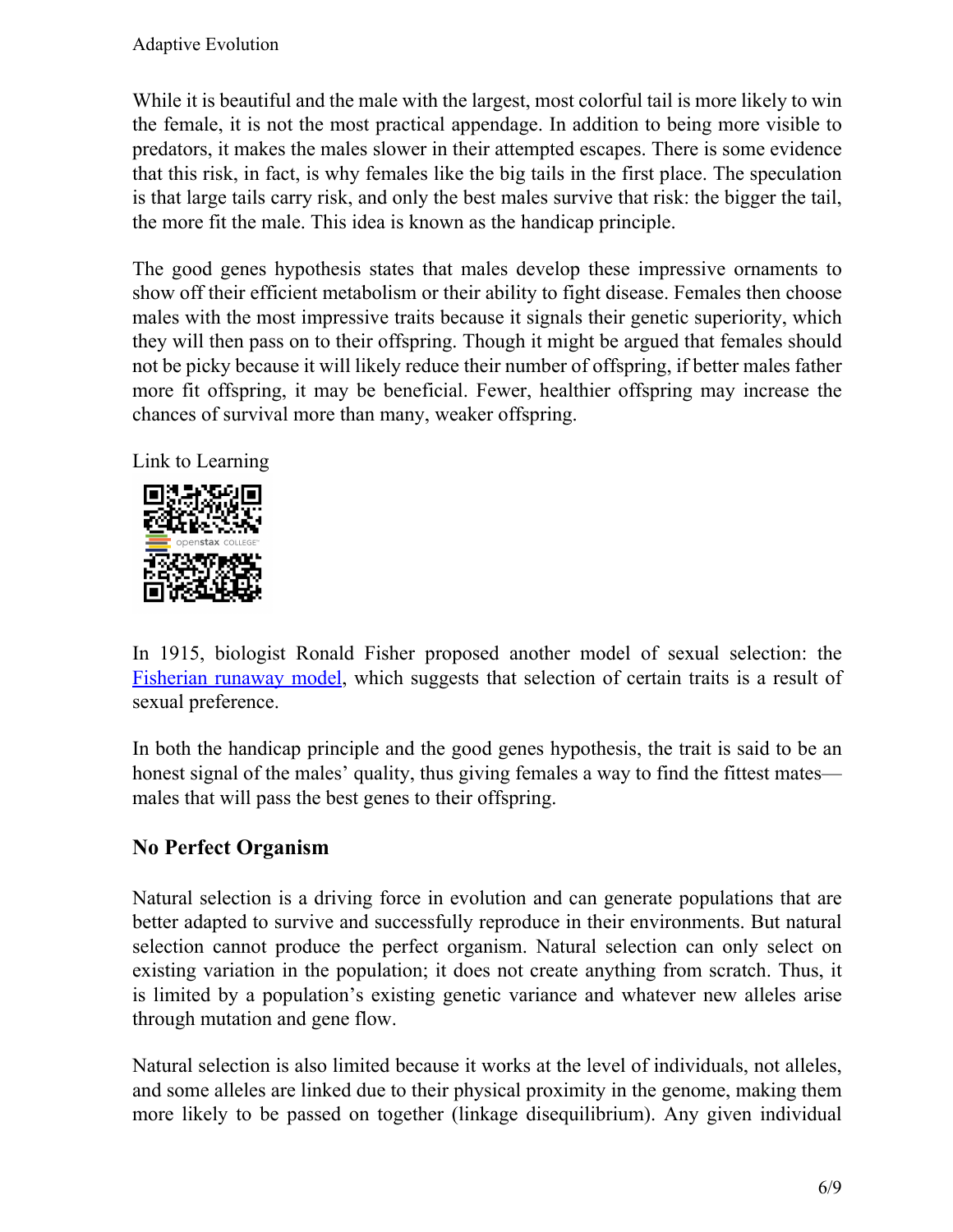may carry some beneficial alleles and some unfavorable alleles. It is the net effect of these alleles, or the organism's fitness, upon which natural selection can act. As a result, good alleles can be lost if they are carried by individuals that also have several overwhelmingly bad alleles; likewise, bad alleles can be kept if they are carried by individuals that have enough good alleles to result in an overall fitness benefit.

Furthermore, natural selection can be constrained by the relationships between different polymorphisms. One morph may confer a higher fitness than another, but may not increase in frequency due to the fact that going from the less beneficial to the more beneficial trait would require going through a less beneficial phenotype. Think back to the mice that live at the beach. Some are light-colored and blend in with the sand, while others are dark and blend in with the patches of grass. The dark-colored mice may be, overall, more fit than the light-colored mice, and at first glance, one might expect the light-colored mice be selected for a darker coloration. But remember that the intermediate phenotype, a medium-colored coat, is very bad for the mice—they cannot blend in with either the sand or the grass and are more likely to be eaten by predators. As a result, the light-colored mice would not be selected for a dark coloration because those individuals that began moving in that direction (began being selected for a darker coat) would be less fit than those that stayed light.

Finally, it is important to understand that not all evolution is adaptive. While natural selection selects the fittest individuals and often results in a more fit population overall, other forces of evolution, including genetic drift and gene flow, often do the opposite: introducing deleterious alleles to the population's gene pool. Evolution has no purpose—it is not changing a population into a preconceived ideal. It is simply the sum of the various forces described in this chapter and how they influence the genetic and phenotypic variance of a population.

### **Section Summary**

Because natural selection acts to increase the frequency of beneficial alleles and traits while decreasing the frequency of deleterious qualities, it is adaptive evolution. Natural selection acts at the level of the individual, selecting for those that have a higher overall fitness compared to the rest of the population. If the fit phenotypes are those that are similar, natural selection will result in stabilizing selection, and an overall decrease in the population's variation. Directional selection works to shift a population's variance toward a new, fit phenotype, as environmental conditions change. In contrast, diversifying selection results in increased genetic variance by selecting for two or more distinct phenotypes.

Other types of selection include frequency-dependent selection, in which individuals with either common (positive frequency-dependent selection) or rare (negative frequency-dependent selection) are selected for. Finally, sexual selection results from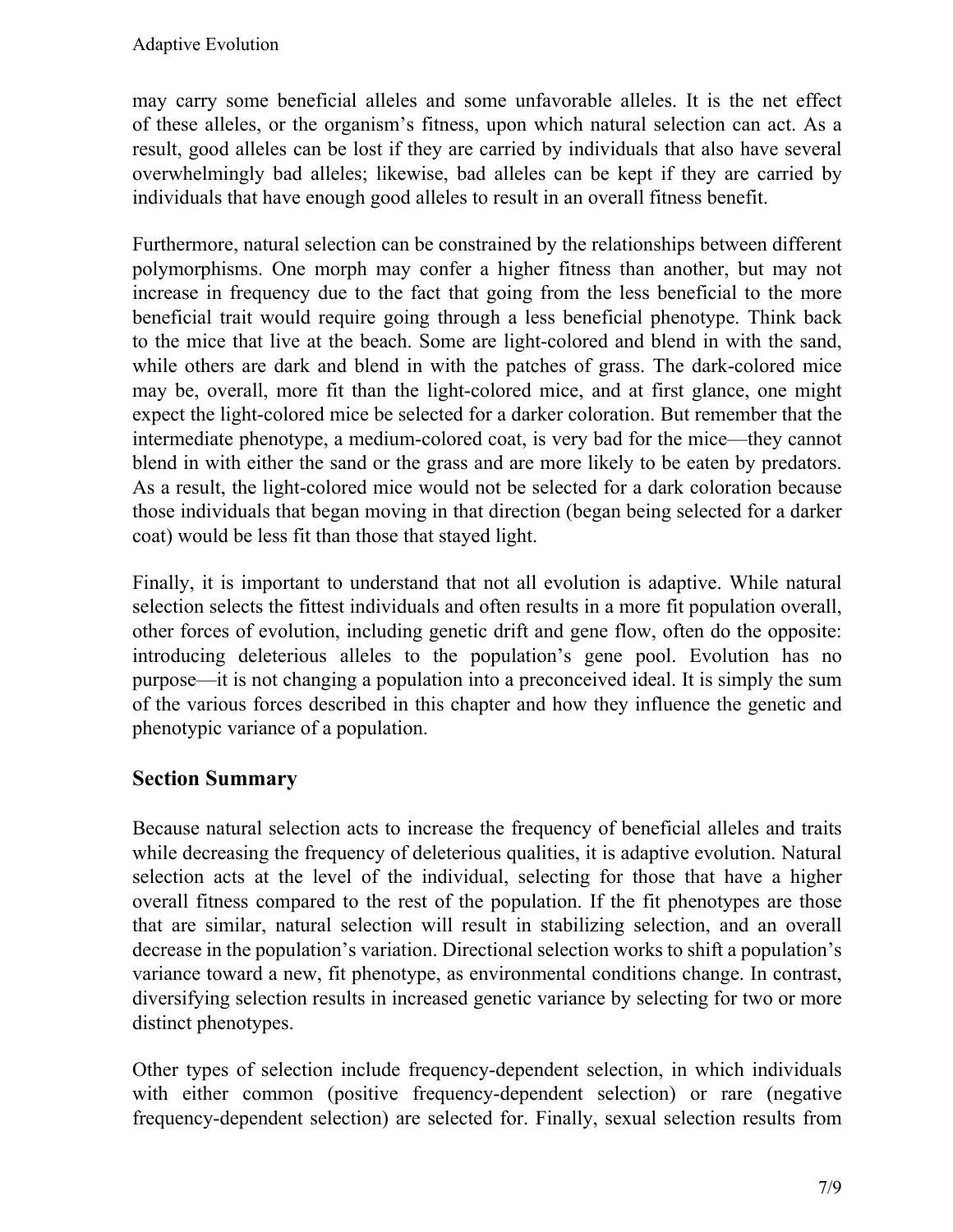#### Adaptive Evolution

the fact that one sex has more variance in the reproductive success than the other. As a result, males and females experience different selective pressures, which can often lead to the evolution of phenotypic differences, or sexual dimorphisms, between the two.

### **Art Connection**

[\[link\]](/#fig-ch19_03_01) In recent years, factories have become cleaner, and less soot is released into the environment. What impact do you think this has had on the distribution of moth color in the population?

[\[link\]](/#fig-ch19_03_01) Moths have shifted to a lighter color.

#### **Review Questions**

Which type of selection results in greater genetic variance in a population?

- 1. stabilizing selection
- 2. directional selection
- 3. diversifying selection
- 4. positive frequency-dependent selection

#### $\mathcal{C}$

 $\mathcal{L}_\text{max}$ 

When males and females of a population look or act differently, it is referred to as

- 1. sexual dimorphism
- 2. sexual selection
- 3. diversifying selection
- 4. a cline

#### A

The good genes hypothesis is a theory that explains what?

- 1. why more fit individuals are more likely to have more offspring
- 2. why alleles that confer beneficial traits or behaviors are selected for by natural selection
- 3. why some deleterious mutations are maintained in the population
- 4. why individuals of one sex develop impressive ornamental traits